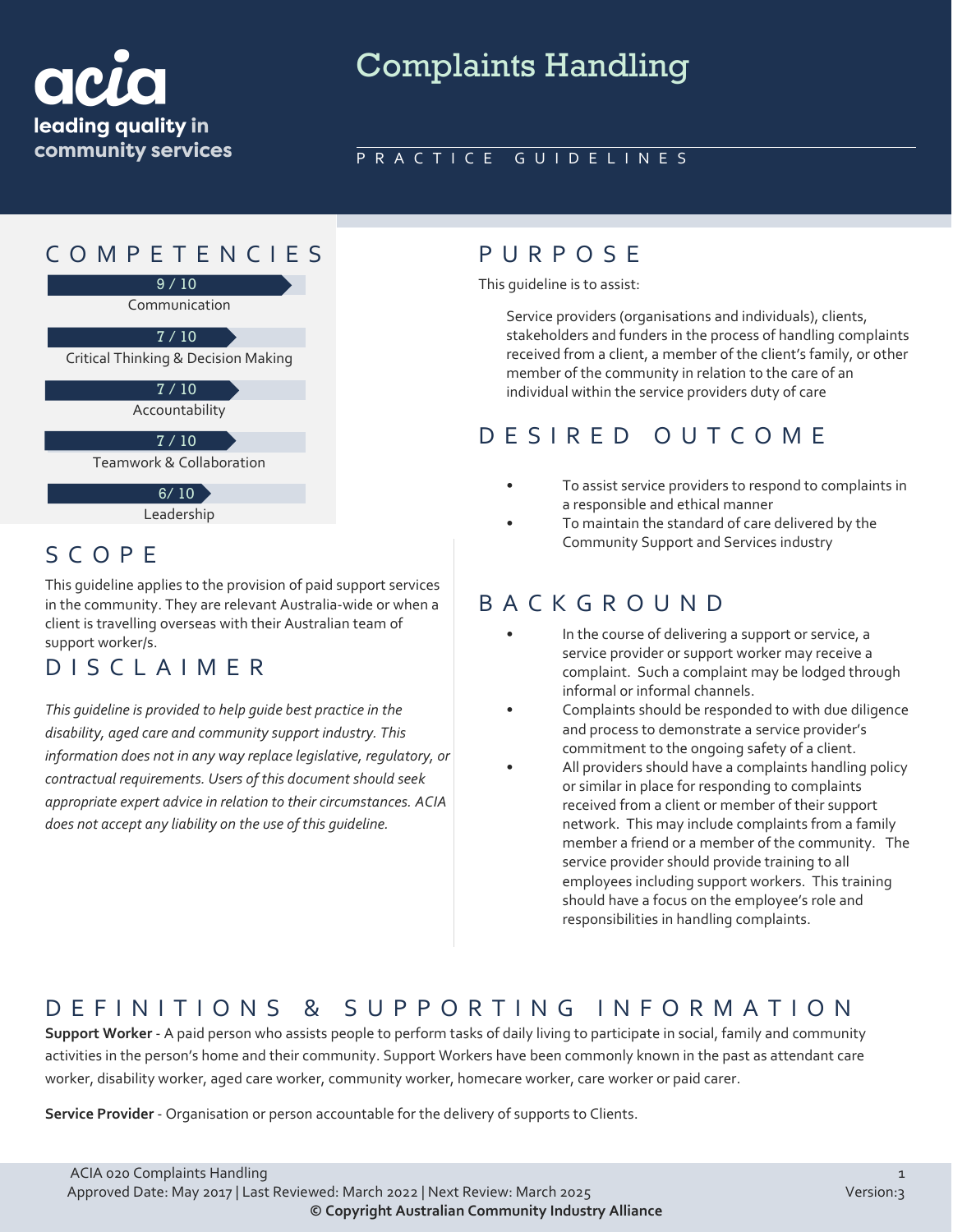**Carer** - a person that provides supports to the Client at no cost (generally family or friend).

**Support Worker Competency** - trained and assessed as competent by a Registered Nurse or a person deemed competent by the provider to safely and appropriately perform a specified task as a support worker.

**Client** means the service user, participant, user, care recipient, consumer or person receiving the nursing or support services.

**Plan** means a Service Plan, Support Plan or Individual Plan (however titled – the plan) is a document developed in response to a request for service. It is developed by a Registered Nurse or a person deemed competent by the provider from the service provider, prior to the commencement of service delivery. It outlines the expected outcomes of the requested care/services and the tasks, duties and interventions required to meet the care and service needs of the client (within the parameters of the funding program). The plan guides and directs the individual support worker or Registered Nurse in their day-to- day delivery of the services.

**Complaint** is any item that is raised to a service provider or member of staff which indicates the clients care may have been at risk.

**Open disclosure** is defined in the Australian Open Disclosure Framework as "an open discussion with a client (and/or their support person(s)) about a client safety incident which could have resulted, or did result in harm to that client while they were receiving health care. The open disclosure process is a discussion between two parties and may include a series of discussions and exchanges of information that take place over several meetings. Essential elements of open disclosure are:

- an apology;
- a factual explanation of what happened;
- an opportunity for the client to relate their experience;
- a discussion of the potential consequences; and
- an explanation of the steps being taken to manage the event and prevent recurrence.

## GUIDELINE

Any complaint received in relation to a service should be responded to with due diligence. The response should be appropriate to the type of and seriousness of the complaint received.

Service providers should have a Complaints Management policy in place to deal with complaints about a service. The policy must handle all types of complaints regardless of their origin or degree of severity.

The policy should highlight:

- the role of each employee in responding to a complaint and the employee's responsibility for reporting and recording the complaint;
- the requirements and process for documenting complaints;
- how complaints will be responded to and handled;
- the escalation process for unresolved complaints.

Service Providers should provide training to all staff on their role in handling complaints. The training will include who complaints should be reported to and how they should respond to complaints that they receive directly.

Service Providers should refer to the requirement of the funding body under which a client is funded and ensure all guidelines set out within the funding agreement for the client are followed. Service Providers should also follow any requirements for Serious Incident Reporting set out by the funding body.

Service Providers are to have an effective system for management and resolution of complaints about the supports or services provided and the system must be appropriate to the size the organisation and the complexity of the services and supports delivered.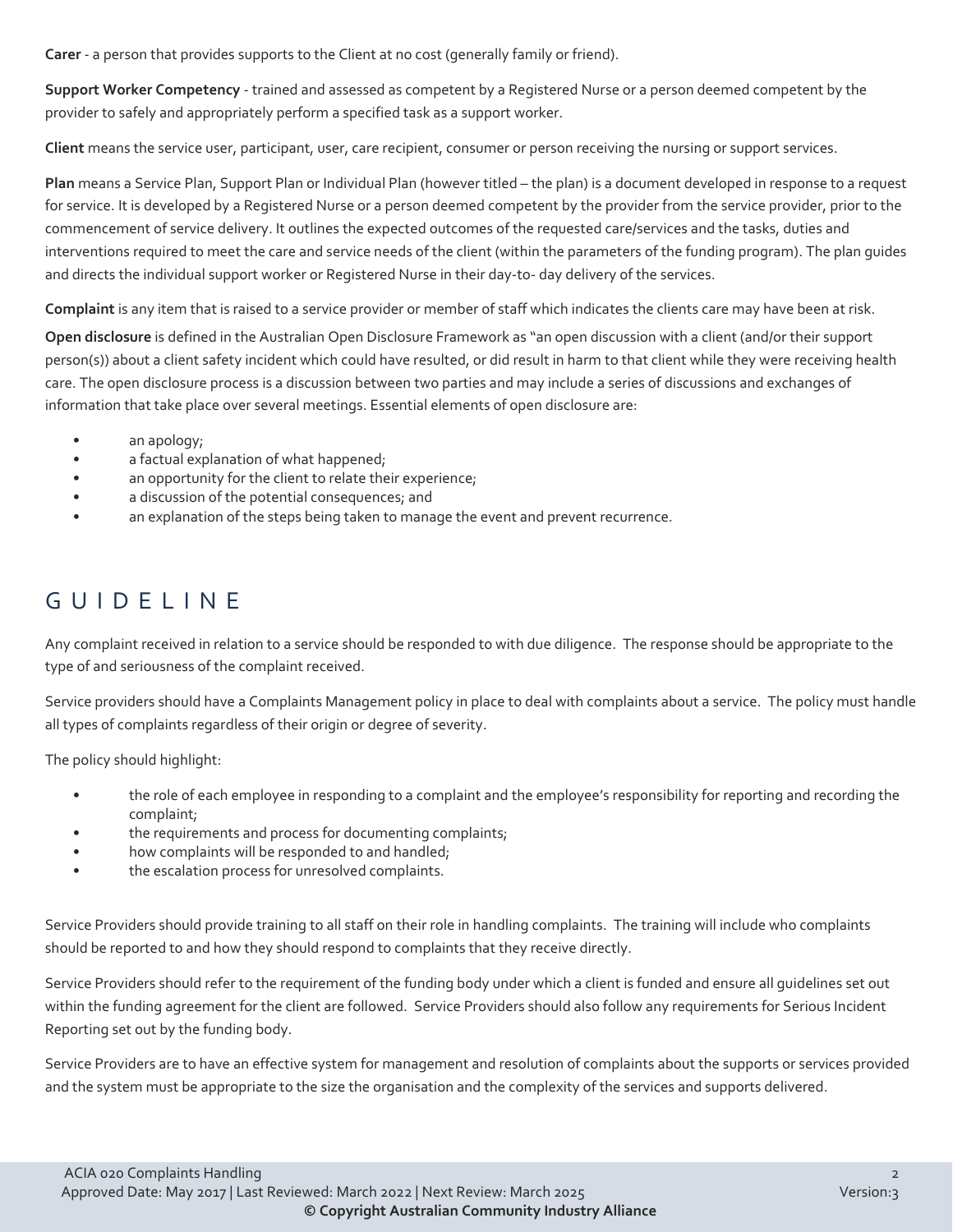**Guidelines for Complaint Management** (Anderson, 2019; Gottwald & Lansdown, 2014; "<Guidelines for the Aged Care Complaints Scheme.pdf>," ; Satchell et al., 2016; Ziegenfuss & O'Rourke, 1995)

- Providers should actively enable clients, their families and support decision makers, visitors, staff and volunteers to provide feedback or raise a complaint about any aspect of our service, the care we provide or the operations.
- The aim is to improve the quality of care and services provided by adopting a positive, blame-free approach to resolving complaints.
- Complaints received by the service are seen as an opportunity for improvement. All feedback should be taken seriously.
- Providers will make all reasonable efforts to understand issues or concerns, and resolve complaints within the service when they arise.
- The timely and efficient management of complaints fosters a positive, cooperative attitude with clients, support decision makers, visitors, volunteers and staff.
- Complaints will be addressed promptly with the aim of providing a formal response within a timely period. Providers will communicate openly and regularly while working to resolve the complaint. Where appropriate, the client will be actively involved in resolving the issue. Once a resolution has been reached, the Provider will discuss the outcome to ensure satisfaction with the outcome of the complaint. If the person is not happy with the outcome of the complaint, they are encouraged to ask for an internal reconsideration of the decision. Additionally, clients are welcome to access external advocacy and complaint resolution mechanisms.
- All clients and/or their family members and support decision makers are informed regularly about the process for lodging a compliment or complaint.
- Complainants are encouraged to lodge their complaint in writing. This will assist with understanding the nature of the complaint and ensure that the facts provided are correct.
- The complaint is to be referred to the relevant staff member for registration on the Complaints Register.
- Complainants have the right to ask us for an internal reconsideration of decisions.
- Options for internal reconsideration of decisions and external complaint resolution are offered to any complainant who is not satisfied with the resolution of their complaint within the service.
- Complainants have the right to seek assistance from aged care advocacy services in raising a complaint.
- Any staff member can be approached to provide compliments, to raise a concern or make a complaint. Where a staff member is not empowered to handle or resolve complaints on behalf of the service, the staff member will be able to refer the complaint to other staff and/or act as an advocate for the complainant and assist with completing forms for them.
- Any complaints received are registered on the Complaint Register, acknowledged, and investigated where required. Feedback on how the complaint was managed and resolved is sent to the complainant once the complaint is closed. Where the complainant is not the client, the client will also be informed.

#### Confidentiality

- All information regarding complaints will be kept confidential amongst the staff concerned with its resolution.
- Complaint documentation will be kept in a safe, secure place and accessible only to staff handling the complaint.
- Compliment and complaint information may be forwarded to the management team as part of ongoing improvement activities within the service.
- Statistics on all types of compliments and complaints will be recorded and used to inform ongoing improvement activities. For this purpose, compliment and complaint information may be disseminated to management and other staff. However, the identity of the complainant or persons named in the feedback will not be disclosed.

**Principles for Open Disclosure** (Carrillo et al., 2021; Harrison et al., 2019; Leung & Porter, 2019; McLennan & Moore, 2019; Mullally & Corby, 2021)

Providers are committed to ensuring ensure that clients and their support decision makers person(s) and staff are:

- Communicating effectively about a client incident or issue;
- Provided with an opportunity to recount their experiences, concerns and feelings and are listened to; and
- Treated respectfully.

Providers are committed to providing an organisational culture of safety and quality strengthened by: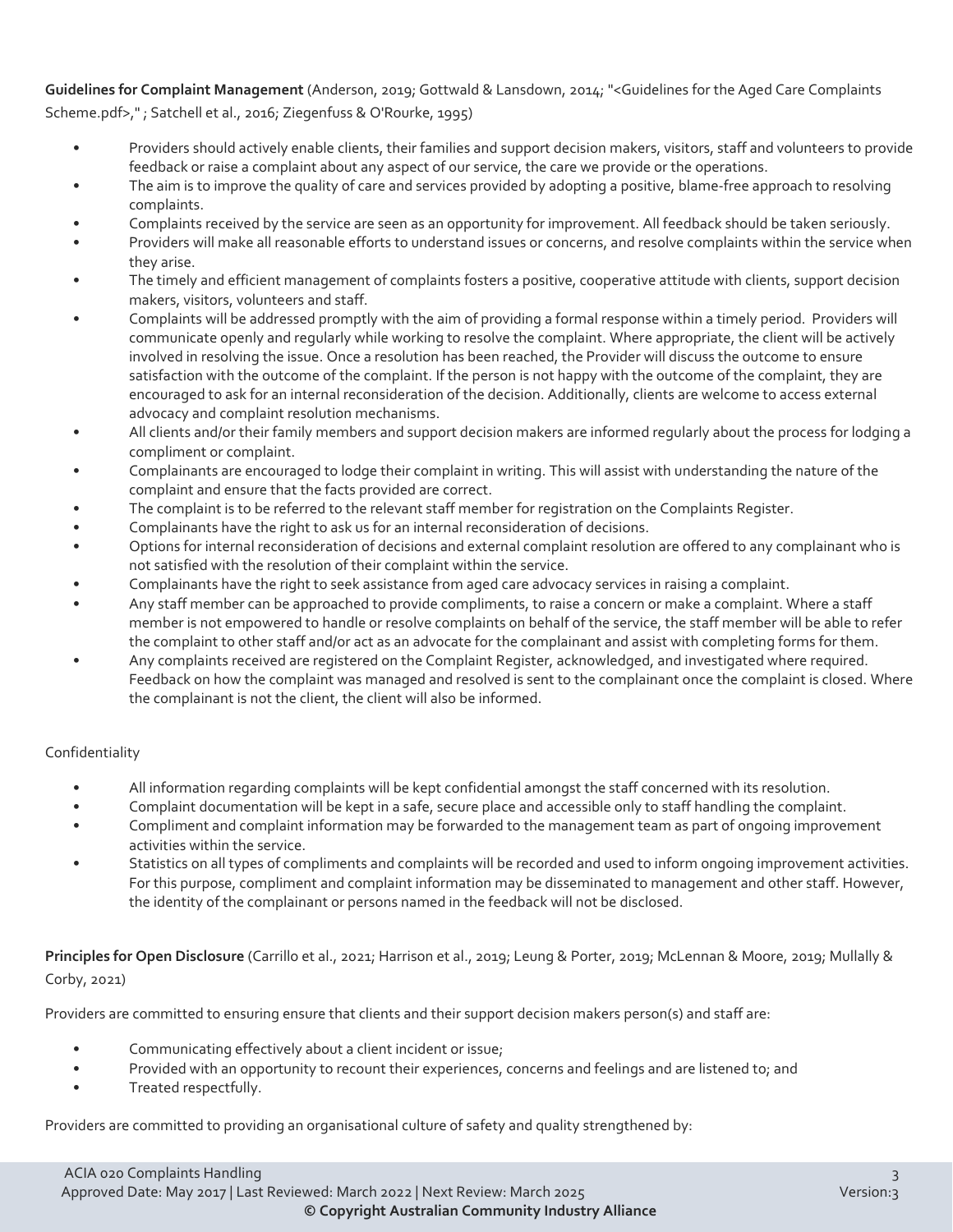- Creating a supportive environment in which client incidents are identified and reported without attribution of blame;
- Encouraging staff to openly inform, listen to and support the client, their decision maker(s), and staff who may have been involved in a client incident; and
- Sharing lessons learned from client incidents to identify and develop strategies to prevent potential incidents.

The objectives of Open Disclosure are:

- Establish a culture which supports open communications between clients, staff and decision makers after the client incident;
- Ensure that communications with and support for all occur in a timely and empathic manner; and
- Ensure that consistent processes for open disclosure are implemented.

#### Open disclosure:

- Is a dialogue between two parties;
- Is not a legal process; and
- Does not imply that an individual or service has blameworthy facts to disclose.

#### Investigation of a client incident:

- When a client has been harmed as the result of any client incident, an investigation into the incident must commence as soon as practicable. The circumstances of the incident, including the severity of harm and/or distress experienced by the client and their support person(s), will determine the level and method of investigation. The findings from each investigation into a client incident are an essential part of the information that is provided to a client and their support person(s) during the open disclosure process.
- Clients and/or their support person(s) are encouraged to participate in the ongoing investigation process. If they choose to do so, the Organisation should provide appropriate support to enable this to occur.
- A team member has responsibility for the initial conversations with the client and/or their support person(s) and staff members to obtain their account of the incident, as well as gathering any physical information associated with the incident. He/she is not responsible for initial open disclosure discussions, which will be usually conducted by the clinician most directly involved in the incident, the person who first recognises the incident, or his/her line manager.
- The investigation team has responsibility for conducting a thorough multidisciplinary investigation to determine any underlying causes that may have contributed to the client safety incident. Where issues are identified that have contributed to the incident, the investigation team will recommend quality improvement action/s to address these issues, aimed at preventing a recurrence.

Restrictions on the release of information

• There are some restrictions on the information that can be released during open disclosure discussions. For example, Critical Incident Reviews are protected by special privilege and the working documents of the Root Cause Analysis team attract privilege if they have been created at the request of or for the purpose of the team's use. Client legal privilege can protect certain documents from being disclosed, specifically documents created, or communications made, in confidence for the dominant purpose of obtaining legal advice in relation to the incident, or for use in legal proceedings (including civil claims for compensation; coronial inquest hearings; and prosecutions before a disciplinary body).

#### Risk management

- Preparation for open disclosure of a client incident requires careful consideration and assessment of risks to the organisation, the client, their support person(s), and staff, including the risk of media exposure or litigation. Undertaking risk management processes should not delay appropriate and timely open disclosure.
- Implementing effective open disclosure requires that each Organisation operates within the integrated risk management and quality improvement processes. Identifying and learning from the underlying causes of client incidents, complaints and claims, with the aim of implementing solutions to prevent recurrence adds value to both risk management and quality improvement.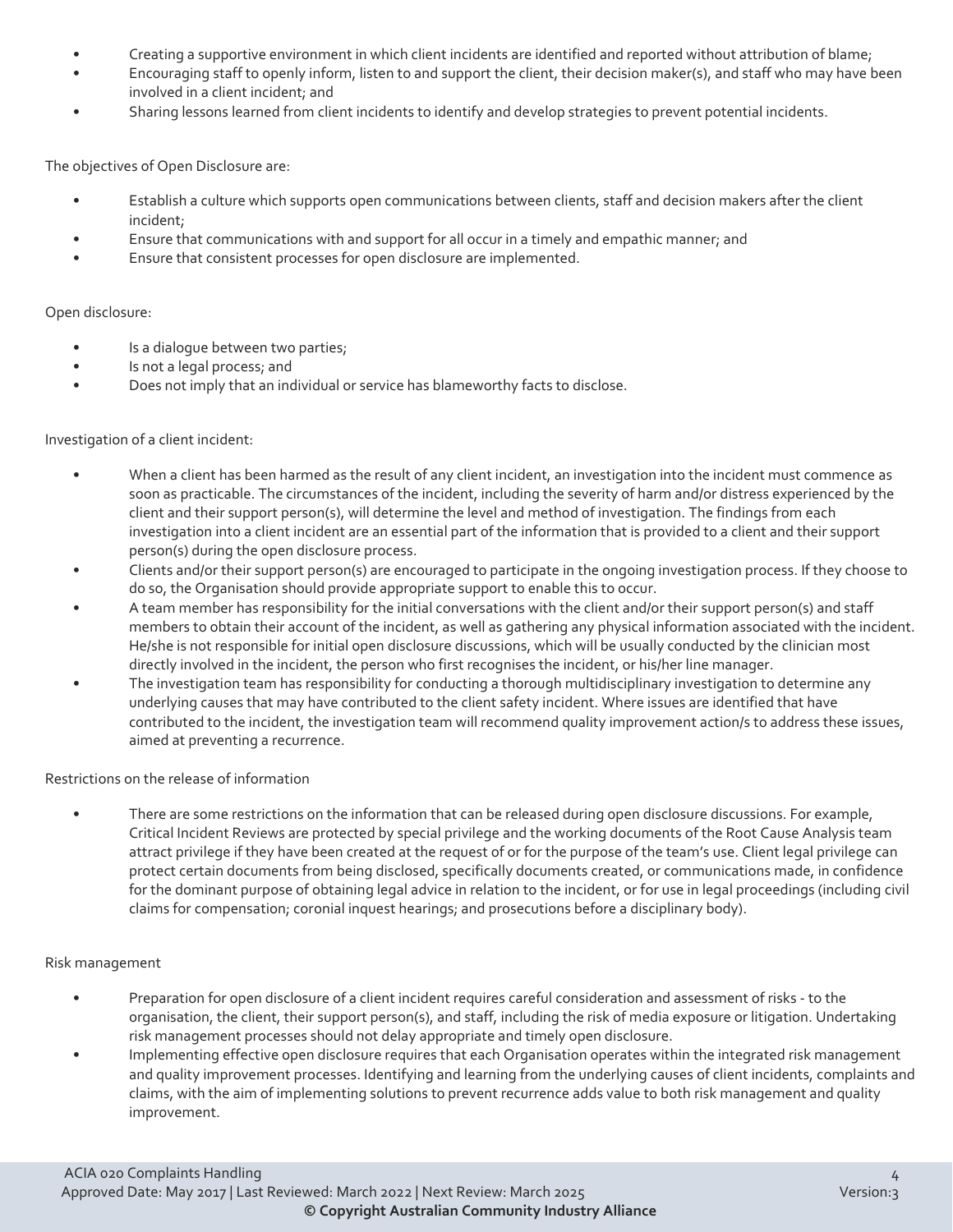- A risk management plan needs to be developed to address identified risks. Any risk that is beyond a staff member's capacity or delegation of authority needs to be escalated to a higher level of management for acceptance and management of the risk.
- Implementation of a risk management framework in line with standards established by the Australian/New Zealand Standard Risk Management Principles and Guidelines AS/NZS ISO 31000:2009, and Organisational Policy and Framework provides a systematic process that determines when, how and by whom recommended actions and lessons learned should be cascaded, addressed and monitored.
- Open disclosure must be managed to completion irrespective of other circumstances occurring at the same time for example, commencement of Complaints processes, coronial or legal proceedings.

#### Record management

- If open disclosure is initiated with the client and/or their support person(s) following any client incident, including near misses and no harm incidents, the clinician responsible for the care of the client must record that fact in the client's health care record. Once the incident is notified in the incident management system, the notifier must document the unique identification number in the health record.
- For formal open disclosure it is recommended that all records associated with the open disclosure process are kept together, for example, records of meetings and outcomes.
- Where open disclosure has occurred, managers should record that fact in the notes section of the incident management system. Organisations should establish a system for recording the open disclosure process including outcomes.
- Open disclosure is most effective if it is coupled with restorative action where appropriate. Early recognition and approval for reimbursement for out-of-pocket expenses incurred as a direct result of a client incident sends a strong signal of sincerity. Evidence suggests that restorative action can be a determining factor in a person's decision not to litigate. Practical support offered through reimbursement does not imply responsibility or liability. Out-of-pocket expenses may include, but are not limited to, accommodation, meals, travel and childcare.
- Offers of reimbursement are made at the discretion of the Director and on a case-bycase basis. Reimbursement of any outof-pocket expenses must be documented in the open disclosure records.